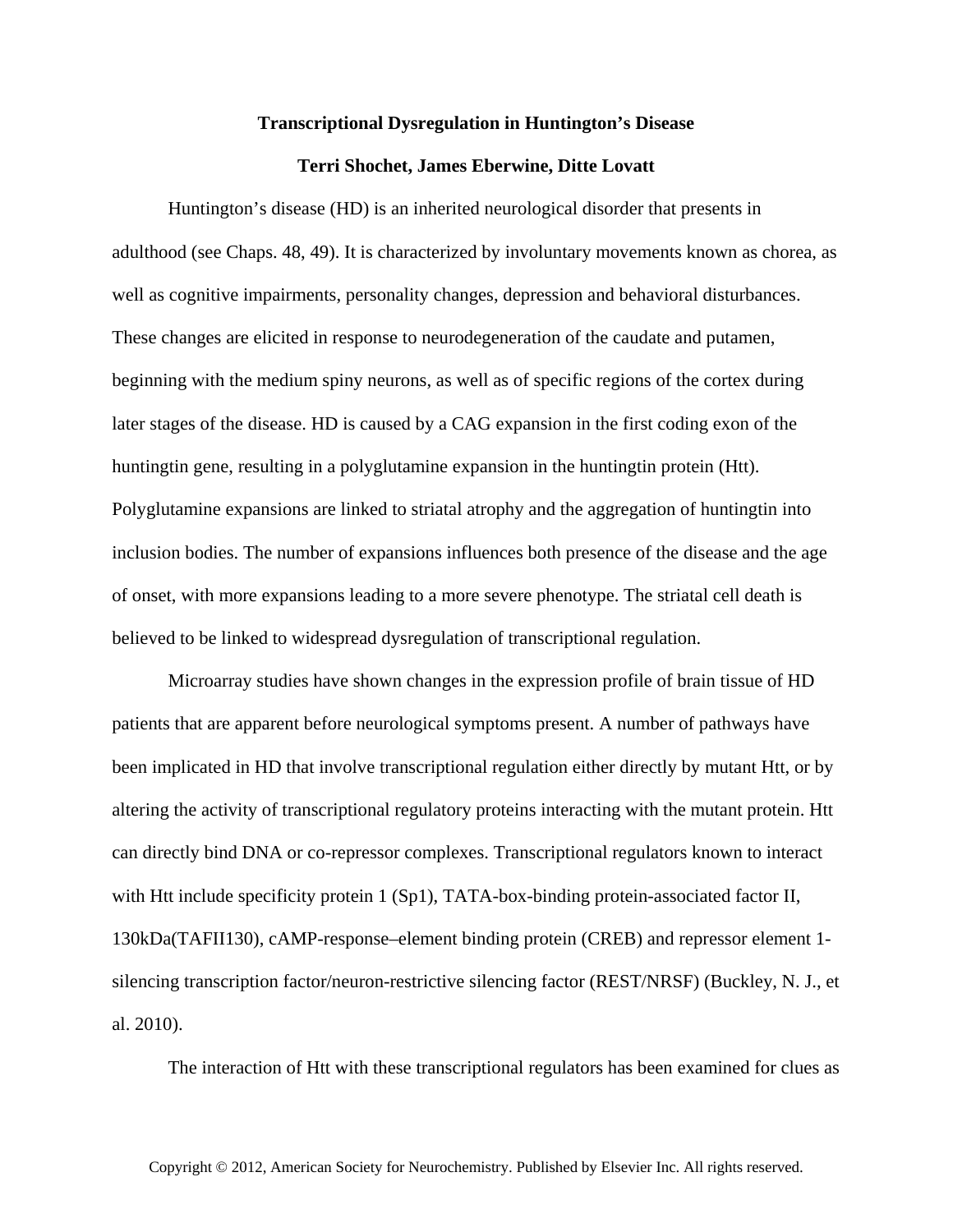to their potential importance in HD. Mutant Htt can interact with CBP (CREB binding protein) that has histone acetyltransferase activity, suggesting that histone modifications may be implicated in gene expression changes occurring in HD. The transcription factor Sp1 has been shown to interact with mutant Htt with a greater affinity than wild type Htt. Although levels of Sp1 are not decreased in HD, the association of Sp1 binding with its target genes is interrupted by mutant Htt (Cha, J. H., 2007).

Htt binds to two intermediate proteins that interact with the transcriptional repressor REST, which causes REST to sequester in the cytoplasm. Mutant Htt disrupts this process, and allows REST to enter the nucleus, where it represses BDNF expression. One hypothesis of the cause of striatal cell death in HD is due to the loss of trophic support provided by the growth factor brain derived neurotrophic factor (BDNF). Wild-type Htt protein can activate BDNF gene transcription, whereas mutant Htt represses BNDF gene transcription. Microarray studies of gene expression changes show a substantial number of REST target genes are altered in HD brains. REST acts to silence gene expression by recruiting histone deacetylases such as HDAC1 and HDAC2 as well as histone demethylases, histone methyltransferases and chromatin remodelling factors. Thus, REST has a large number of potential neuronal targets, and may exert a large influence on the neuronal transcriptome.

REST is also a regulator of noncoding mRNAs, including micro RNAs (miRNAs). Micro RNAs are short, noncoding RNAs that play a major role in post-transcriptional regulation. The expression of several miRNAs is decreased in HD, and in both mouse models of HD and in human tissue samples, predicted REST target miRNAs are dysregulated. Interestingly, their expression profiles show regional variation, suggesting regulation is differentially modulated across cell types, which may be related to the observation that Htt toxicity is localized, whereas